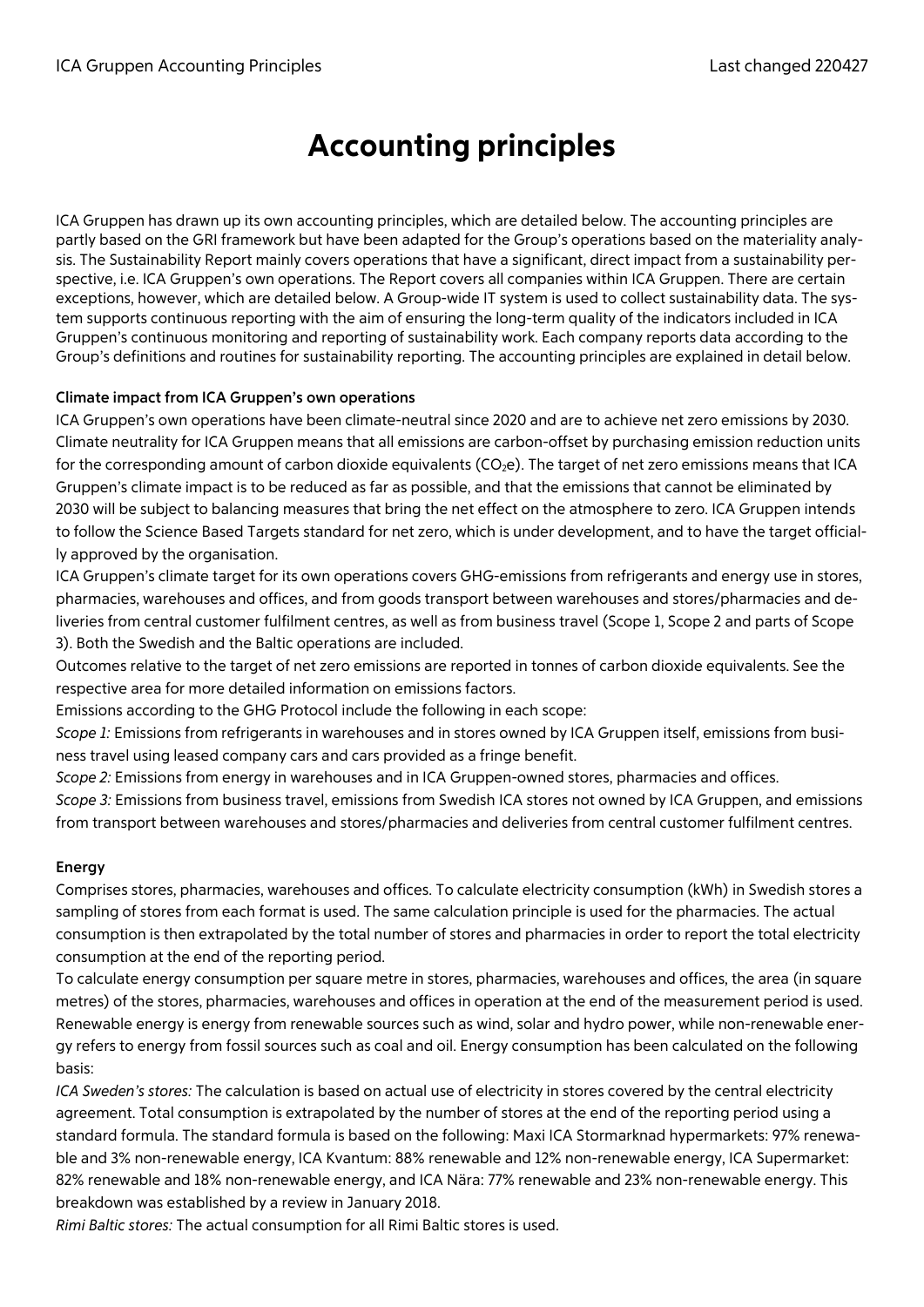# ICA Gruppen Accounting Principles Last changed 220427

*Apotek Hjärtat pharmacies:* The calculation is based on actual electricity used by pharmacies covered by a central electricity agreement. Total consumption is extrapolated using the number of pharmacies at the end of the reporting period. The standard formula is based on 40% renewable and 60% non-renewable energy. The calculation is based on the actual use of electricity in pharmacies with a central electricity agreement with Apotek Hjärtat's contracting party. Total consumption is extrapolated using the number of pharmacies at the end of the reporting period. For those pharmacies that do not have a central electricity contract with the contracting party, the following standard applies:

# 80% renewable and 20% non-renewable energy.

Emissions of  $CO<sub>2</sub>$  from energy have been calculated on the following basis:

The Nordic electricity mix emissions factor 2006 is used to calculate carbon emissions from the use of non-renewable energy in Sweden: 0,000 092 900 tonnes CO<sub>2</sub>/kWh (source: Swedenergy, published 2007).

When calculating carbon emissions for renewable energy in Sweden the emissions factor 0,000 001 250 tonnes CO2/kWh is used (source: Bixia/Östkraft 2007)

When calculating carbon emissions for renewable energy in the Baltic countries an average emissions factor for renewable electricity: 0,000 005 00 tonnes CO<sub>2</sub>/kWh is used (source: IEA 2009).

When calculating carbon emissions from district heating an average emissions factor from the Swedish Energy Agency: 0,000 100 tonnes CO<sub>2</sub>/kWh is used, as recommended by the GHG Protocol (source: Carbon dioxide evaluation of energy use, supporting reports, the Swedish Energy Agency 2008).

#### **Goods transport**

This is the transportation of goods between ICA Gruppen's warehouses and stores/pharmacies, and goods delivered from central customer fulfilment centres. The transportation of goods to warehouses is not included. Apotek Hjärtat only uses leased transport solutions, while ICA Sweden uses leased transport solutions for the majority its goods transport but owns a number of transport solutions, and also owns most of its e-commerce transport solutions. Rimi Baltic uses leased transport solutions to transport goods between warehouse and store, but owns all e-commerce transport solutions.

ICA Sweden reports fuel consumption per fuel type as well as emissions factors for each type of fuel for all distances driven by a haulage supplier.

The haulage companies working with Apotek Hjärtat report a mix of actual consumption and standard amounts based on distances driven and emissions factors for each fuel.

Fuel consumption for transport vehicles leased by Rimi Baltic is calculated based on distances driven and average fuel consumption. Fuel consumption for Rimi Baltic's own transportation of goods is obtained directly from the fuel supplier. Emissions of CO2 from goods transport within ICA Sweden and Apotek Hjärtat have been calculated on the following basis:

Haulage companies report emissions factors for each type of fuel based on invoices from each respective fuel supplier. ICA Sweden and Apotek Hjärtat check emissions factors against reference emissions factors from NTM (Network for Transport Measures), which were produced in 2020 for all types of fuel. The emissions factors are based on WTW (Well to Wheel).

Emissions of CO<sub>2</sub> from goods transport within Rimi Baltic have been calculated on the following basis:

Emissions factor for diesel from NTM (Network for Transport Measures) (2006).

Renewable fuels from the Swedish Transport Administration (2016).

Fossil fuels are calculated according to Scope 1 and renewable fuels according to Scope 1 and 3.

#### **Refrigerants**

Comprises refrigerant refills in all warehouses and stores. Data for ICA Sweden's warehouses is based on official refrigerant reports and is reported for the current year. Data on refrigerants in ICA Sweden's stores refers to the previous year's consumption. Data on Rimi Baltic's consumption of refrigerants in warehouses and stores refers to the current year's consumption. For ICA Gruppen's interim reports standard quarterly data is used for refrigerants based on annual data. At the end of the year data is reported for ICA Sweden's warehouses and for Rimi Baltic's stores and warehouses and this annual data for the year in question is used as a basis to establish standard data for the next year's interim reporting. For the Swedish ICA stores full-year data from the previous year is updated in the second quarter and this data is then used as a basis for standard data for future interim reports.

Emissions of  $CO<sub>2</sub>$  from refrigerants have been calculated on the following basis: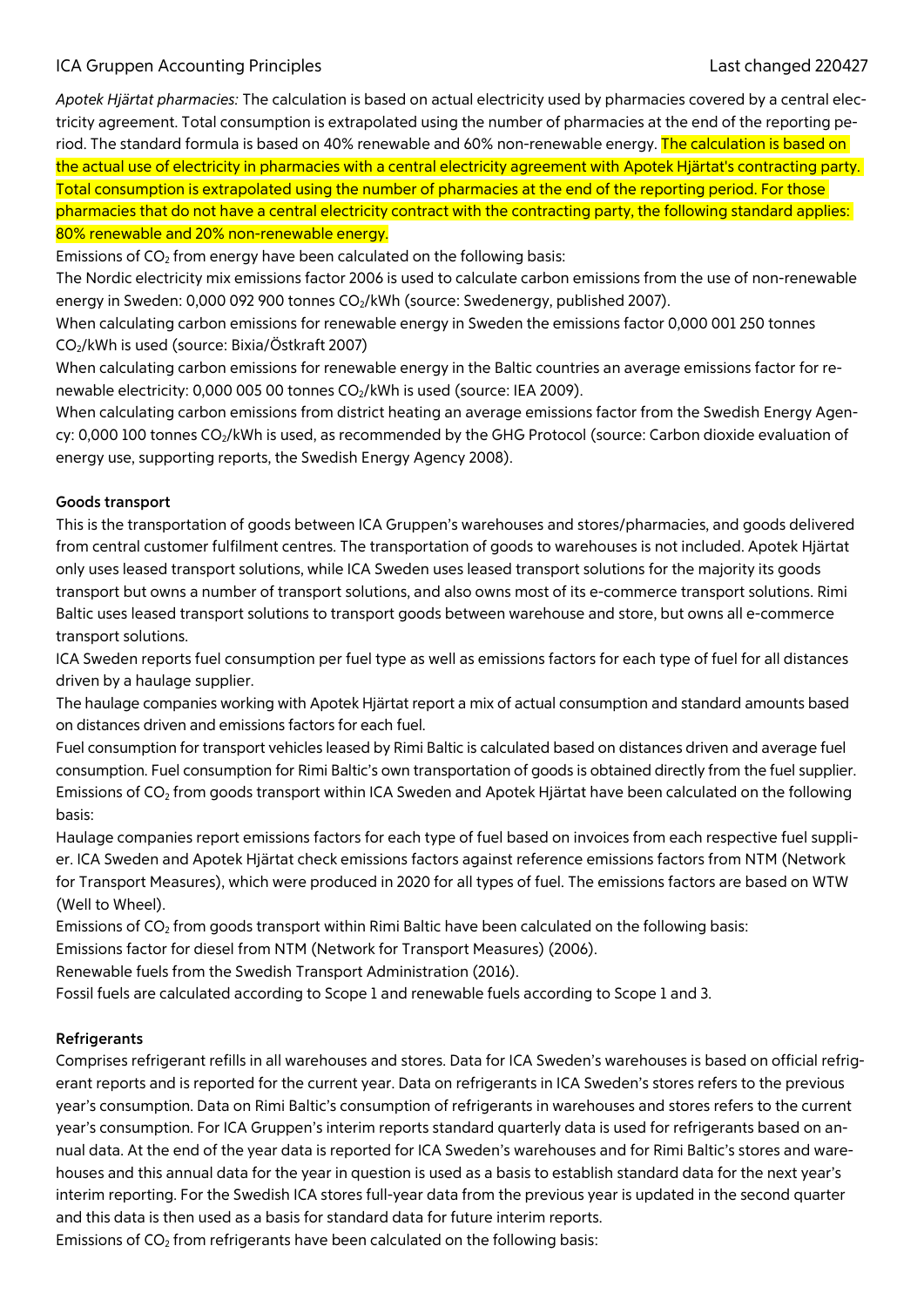# ICA Gruppen Accounting Principles Last changed 220427

Global Warming Potential (GWP) for each type of refrigerant according to the Montreal Protocol and IPCC (2006–).

#### **Business travel**

Comprises business travel by air booked through the central travel agency for ICA Gruppen in Sweden and Rimi Baltic's central travel agency.

Comprises business travel by rail for ICA Gruppen in Sweden booked through the central travel agency or directly through travel providers using the ICA customer number.

Comprises business travel by road for Rimi Baltic and ICA Gruppen in Sweden.

Emissions of  $CO<sub>2</sub>$  from business travel have been calculated on the following basis:

Carbon dioxide emissions from air and rail travel are provided by the travel provider.

Emissions factor for business travel by road from NTM (Network for Transport Measures) (2020).

#### **Climate ambition for ICA Gruppen's suppliers**

ICA Gruppen's suppliers of consumer goods sold, representing 70% of the estimated upstream climate impact, are to have adopted science-based climate targets by 2025 at the latest. The outcome is calculated as follows: The climate impact from suppliers has been calculated based on ICA Gruppen's store sales in 2018 and emissions factors from the GHG Protocol tool Scope 3 Evaluator (kg CO<sub>2</sub>e/USD, source: World Input Output Database). The exchange rate is the Riksbank (Sweden's central bank) average for 2018 (USD 1 = SEK 8.6921). Value, currency, emissions factors and list of suppliers are updated every three years. In 2021 datavariables from 2018 are used. The combined estimated climate footprint of the suppliers constitutes 100% of ICA Gruppen's upstream climate impact. Suppliers with climate targets approved by the Science Based Targets initiative are updated on the Science Based Targets website. The estimated climate footprint of ICA Gruppen's suppliers that have approved climate targets is then established in relation to the total climate footprint of ICA Gruppen's suppliers to determine performance in relation to target.

### **Waste**

Comprises ICA Sweden's and Rimi Baltic's warehouses, as well as Rimi Baltic's stores. Apotek Hjärtat is not included in the reporting. National laws and regional waste management systems define the types of waste included. Information on waste management methods and amounts is obtained from waste contractors.

Rimi Baltic's waste from stores is based on actual volumes for all stores.

Composted waste consists of biodegradable organic waste, i.e. waste sorted as compostable and 90% of organic waste fractions including packaging.

Incinerated waste consists of waste fractions that can be incinerated and 10% of organic fractions including packaging.

Recycled/reused waste includes glass, metal, wood, plastics and other non-landfill waste.

For categories where ICA Gruppen has producer responsibility, such as pharmaceuticals, batteries, electronic products and packaging, disposal is in accordance with applicable legal requirements and any permits required. The waste arising from ICA Gruppen's producer responsibility is not included in the reported waste volumes. ICA Gruppen seeks to reduce waste to landfill and improve the conditions for sorting and recycling of waste.

## **Food waste**

ICA Gruppen will reduce its food waste by half by 2025, with 2016 as the base year. This is in line with targets set by the Consumer Goods Forum. Food waste is measured according to the Food Loss & Waste Protocol (FLW). The indicator being used – i.e. the measurement that is to be halved – is food waste weightshare. This is measured by dividing total food waste (tonnes) by total food sold (tonnes). Food waste is food that is prepared to be eaten by humans but which, for various reasons, is not eaten by humans. Food consists of the main food categories of Fresh Foods, Dry Groceries and Fruit & Vegetables. Both food and inedible parts (e.g. peel and bones) are included. The weight of packaging is not included. ICA Gruppen's food waste is waste that arises in ICA Gruppen's own food handling, which includes: 1 Food waste from stores

2 Food returned from stores

3 Food waste from warehouses

4 Food waste from customer fulfilment centres.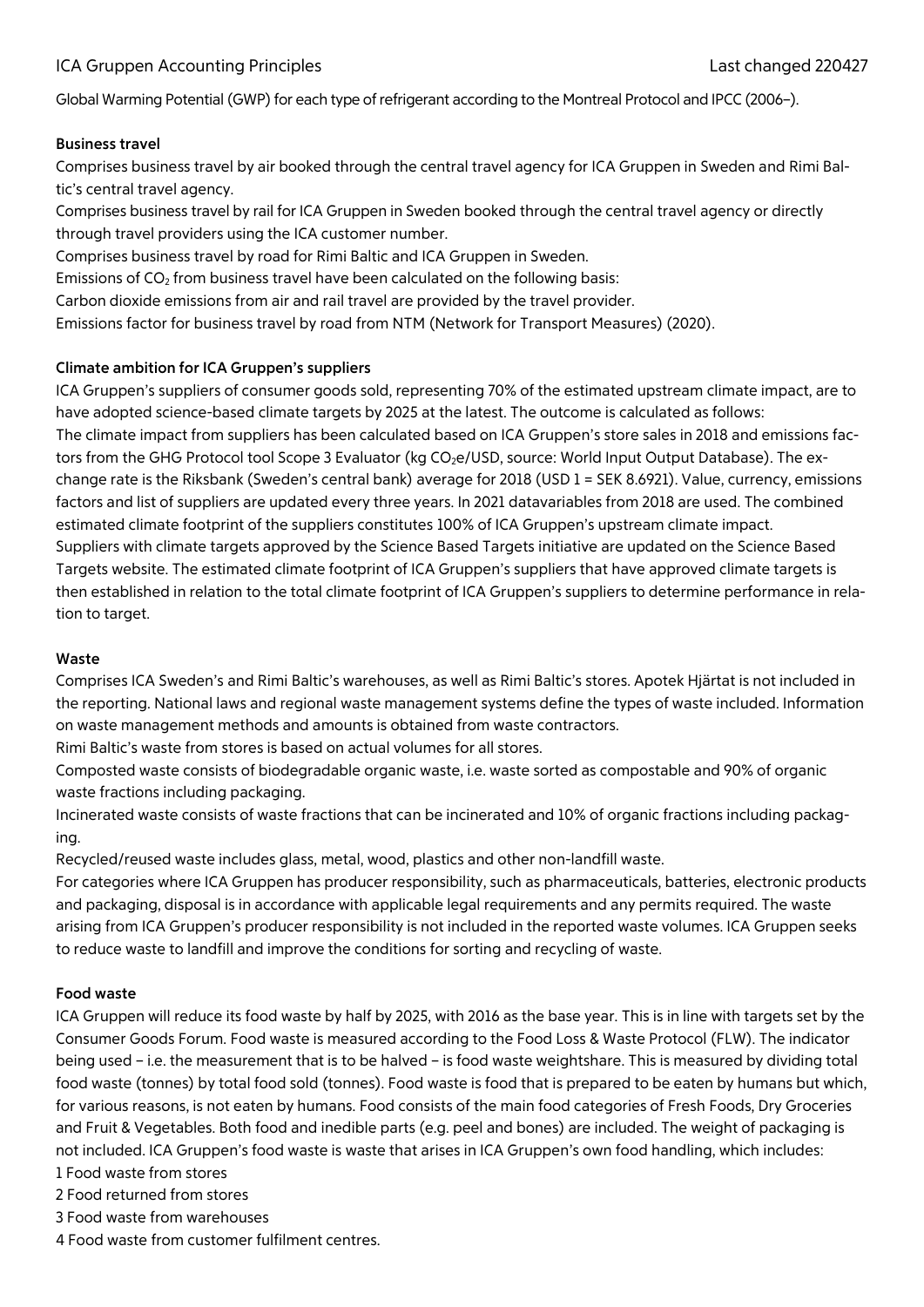Food waste for which compensation is received from external actors (e.g. suppliers) is not included in ICA Gruppen's food waste. Reporting includes the warehouses and stores in ICA Sweden and Rimi Baltic. For the Swedish ICA stores the calculation is based on total food waste (tonnes) of the actual food waste from a selection of stores (around 75% are included in the selection). Total food waste (tonnes) is extrapolated by the number of stores at the end of the reporting period using a standard formula. For ICA Sweden's warehouses and customer fulfilment centres as well as Rimi Baltic's warehouses and stores, the actual data for total food waste is used. From the end of 2019, food that the Swedish ICA stores report as a charitable donation for human consumption is excluded from total food waste (tonnes). Food that the Swedish ICA stores report as clearance is excluded from total food waste (tonnes). As of 2021 food that goes for processing is also excluded. For Rimi Baltic food that is donated to charity has been excluded since the base year 2016.

# **Climate impact of customers' grocery purchases**

ICA Gruppen intends to cut the climate impact of customers' grocery purchases in half by 2030, using 2020 as the base year. The target is in line with the Carbon Law and the Paris Agreement. The climate impact of customers' food purchases is measured in CO<sub>2</sub>e per kg of food sold, and is calculated by dividing the total climate impact from store food sales measured in  $CO<sub>2</sub>e$  divided by the total store food sales measured in kg.

The calculations are based on the following:

ICA Sweden: Total store food sales: sales in kg from the central assortment of food from the Swedish ICA stores. Climate impact of store food sales: The climate impact of food is calculated using the RISE climate database, which is based on life cycle assessment and is updated annually. Total sales are measured against the RISE climate database for the current year. A CO<sub>2</sub>e carbon footprint is then assigned to the products at the product group level. For mixed product groups, a standard value has been assigned (based on the highest sales in the product group). The products with no carbon footprint in the climate database are assigned the carbon footprint of a similar product.

Rimi Baltic: Current reporting does not include Rimi Baltic. The monitoring process is being developed and calculation principles will be updated when Rimi Baltic is included in the reporting.

## **Products with reduced sugar**

The number of products with reduced sugar covers ICA Sweden's private label products based on the criteria described below. The following products are included in the target data assessment:

Existing private label products where the sugar content has been reduced based on the criteria below. In the case of a gradual reduction, data for the product is assessed each time the sugar content is lowered.

New private label products that are launched and that have sugar content that is lower than a comparable benchmark product.

Only products in categories that normally contain sugar, but which apart from that could be part of a healthy diet, can be included.

*Criteria for reduced sugar content:* Products with reduced sugar are the products in which the sugar content has been lowered or sugar has been excluded entirely. The actual quantity of added sugar is to be lower. The aim is for there to be 30% less added sugar compared with existing private label products or benchmark products. In the first-mentioned case, the reduction may take place in stages. Sugar may be fully or partially replaced by another sweetening ingredient as long as the amount of added sugar is reduced as stated above, and the perceived level of sweetness is, if possible, lower than for the existing private label product/than the benchmark product.

*Sugar substitutes:* Which sweeteners may be used is regulated by law, the Swedish National Food Agency's guidelines and ICA's Brand Criteria. The choice of sweetener is based on what is approved and most appropriate in the respective food category. In addition to ICA's Brand Criteria, the following applies:

"Natural" sweetener from fruit and berries, e.g. juice, may result in products with a lower sugar content even if the source is still sugar and may be used as an alternative to sugar.

Oligosaccharides (types of sugar with between three and nine sugar units, such as oligofructose or inulin) can be used as prebiotic fibre in ICA's products. Oligosaccharides can be used to partly lower the amount of added sugar.

Glucose syrup and fructose syrup are only used to a limited extent in ICA's reduced-sugar products. Sucralose is not approved as a sweetener in ICA's products.

*Definitions:* Added sugar: In addition to sugar (sacarose/sucrose), added sugar includes dextrose, fructose, honey,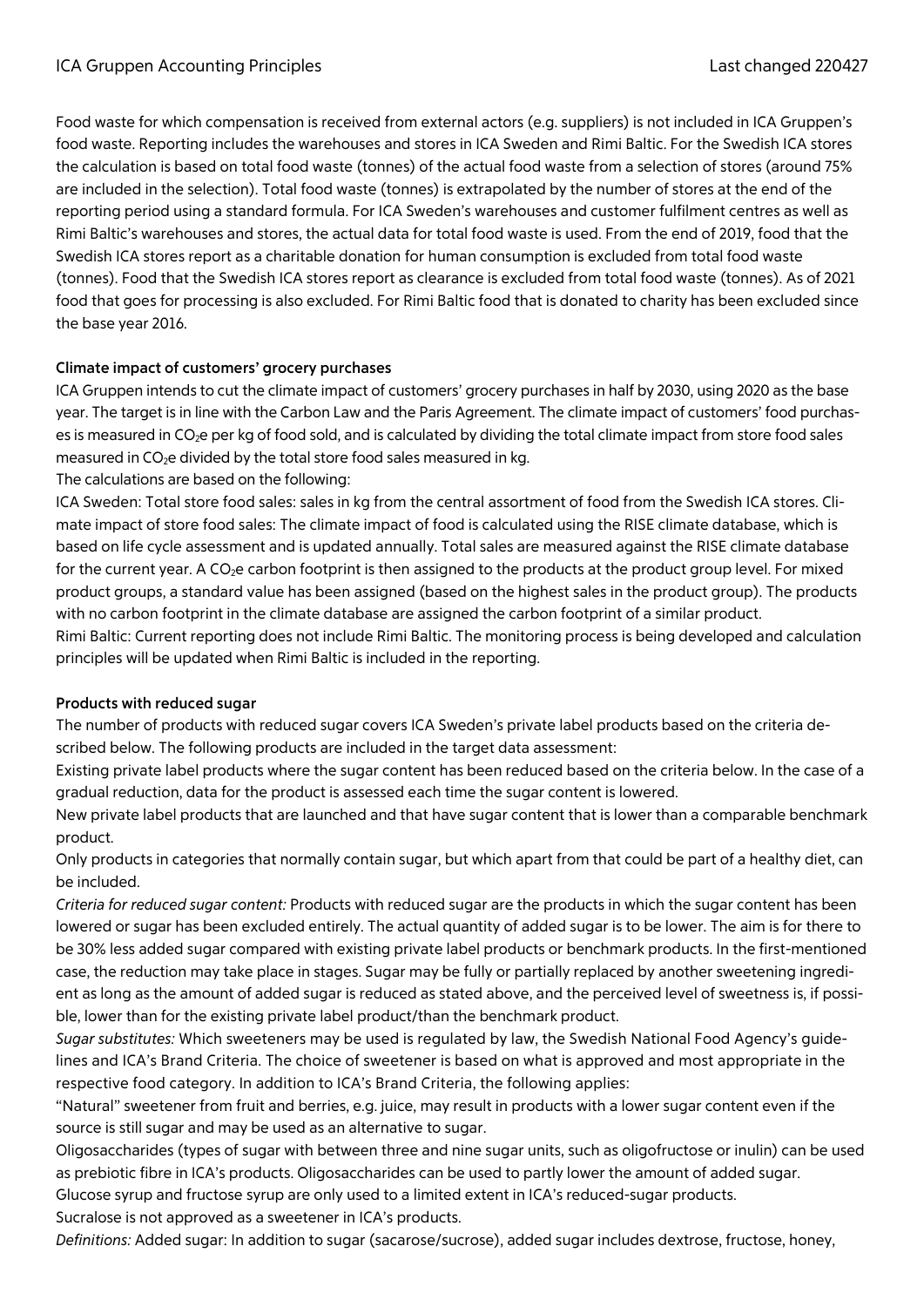## ICA Gruppen Accounting Principles Last changed 220427

invert sugar, malt syrup, rice syrup, molasses, high-fructose corn syrup (HFS), glucose, lactose, maltose, malt extract, beet sugar, agave syrup etc. Naturally occurring sugars can be refined and are then counted as added sugar, e.g. if refined lactose is used for flavouring.

Naturally occurring sugars: Examples of naturally occurring sugars are lactose in milk and fructose in fruit and vegetables.

#### **Supplier-related data**

Quality certified suppliers are all suppliers of ICA Gruppen's corporate brands who have undergone an assurance procedure and hold an associated valid certificate in accordance with one of the quality standards accepted by ICA Gruppen. Information on socially audited suppliers refers to active corporate brand suppliers in high-risk countries whose production units have undergone an initial ICA Social Audit and/or an audit under any of the third party audit schemes accepted by ICA Gruppen. If zero tolerance deviations are detected the supplier will not be approved. If critical deviations are identified during an audit the supplier generally gets a chance to correct the problems within a set period of time stated in the audit protocol. If the supplier corrects the problems to the Group's satisfaction within the period set, the supplier is approved. The length of time the supplier is approved is determined by the principles for approval in the relevant standard and, if the standard does not stipulate a timeframe for approval, by ICA Gruppen's governing documents. In individual cases a personal assessment is made of the period of validity based on ICA Gruppen's governing documents. Production unit refers to a factory, farm or processing plant.

High-risk countries are identified according to the amfori BSCI (Business Social Compliance Initiative) definition for the current reporting period. BSCI factors in, for example, political stability and absence of violence, quality of regulatory systems, rule of law, control of corruption, government effectiveness and the ability of people to be heard.

#### **Quality work and product safety**

Public recalls are recalls where there is considered to be a risk to health or the environment, i.e. the public is informed via a press release or by other means.

#### **Quality in stores**

The number of certified ICA-stores in Sweden refers to stores approved and certified by a third party in accordance with the Swedish standard for food handling in stores.

Stores that have adopted the Swedish standard for food handling in stores refers to Swedish ICA stores that apply the standard but have not been certified by a third party.

#### **Environmental work in stores**

Swan ecolabelled stores are ICA-stores in Sweden approved and certified by a third party in accordance with the Swan criteria. Stores that have been approved according to Miljösmart Butik (ICA Sweden's environmental programme for stores) are Swedish ICA-stores that have been approved in an internal audit performed by ICA Sweden's sustainability coaches.

#### **Employees**

Employees are personnel employed by ICA Gruppen, i.e. including employees in stores owned by a company within the Group. Data is based on the number of employees at year-end, with the exception of the categories Average number of employees (FTEs) and Gender distribution all employees, which are based on the average number of fulltime employees. Average number of employees (FTEs) includes permanent, probationary and temporary employees. Another exception is the categories Percentage of employees with a Swedish/foreign background, which is based on the number of employees that worked in Sweden during the year. Employees in stores owned by ICA Sweden are excluded. ICA has received help from Statistics Sweden to produce data on the employees' backgrounds. Based on the Statistics Sweden definition, an employee with a foreign background is one who was either born in another country or whose parents were both born in another country. Employee turnover is calculated as the number of permanent employees who leave during the year in relation to the average number of permanent employees. Sickness-related absence is calculated as the number of hours of sickness-related absence in relation to the number of scheduled working hours. Sickness-related absence is calculated on a rolling 12-month basis up to and including November of the current year. Gender distribution, all management levels refers to all managers with responsibility for staff within the Group.